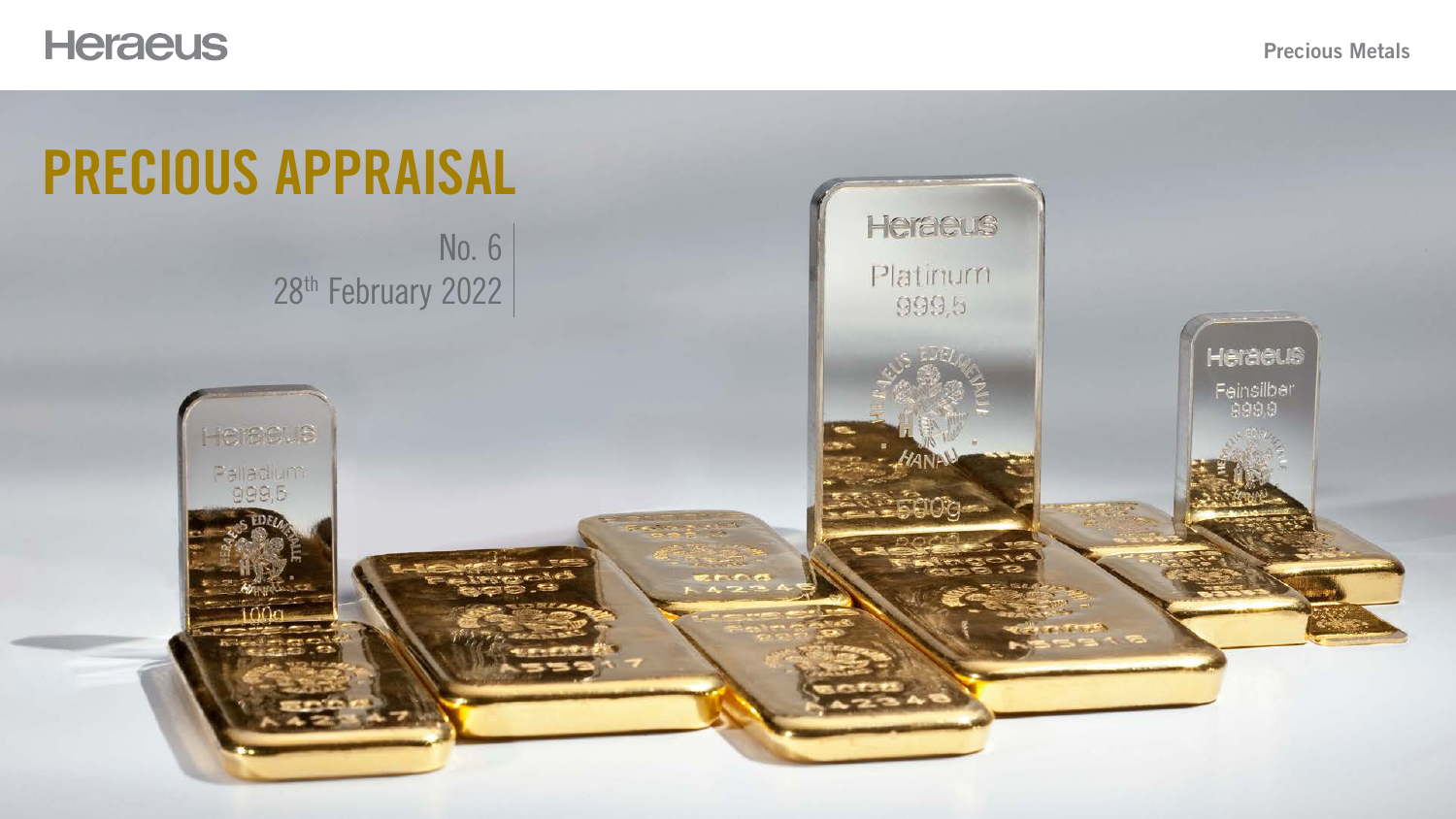2



While geopolitical events can give the gold price a short-term boost, the effect can quickly wear off. Gold is seen as a safe haven, and while geopolitical tensions are high, gold can benefit. The gold price has moved ~\$100/oz higher this year as tension has built between Russia and the US and EU over Ukraine. The gold price jumped last Thursday as the situation escalated, but gave back those gains on Friday. There is still uncertainty over how long the crisis might last, and that could keep the gold price supported for a while. However, once the situation in Ukraine stabilises, the gold price could slip further. In 2014, when Russia annexed Crimea, the price rallied while tensions built, but declined once the annexation had occurred.

Monetary tightening might not be bad for gold. Previously, when the Federal Reserve has started to raise interest rates, gold has generally risen in price in the following 6 and 12 months. Since the 1980s, rate hiking cycles beginning in 1986, 1999, 2004 and 2015 were all followed by rising gold prices, with gains of 10-20% over the next six months. The exceptions were 1983 when the price fell by over 11% and 1994 when the price slipped by 3%.

The Federal Reserve is expected to start raising interest rates at its next meeting in March. The market estimate is 67% for a 25 bp rise and 33% for a 50 bp rise. This slow move towards less accommodative monetary policy has allowed inflation to take off, with headline inflation reaching 7.5% in the US in January.

Real interest rates are deeply negative, and are likely to stay negative even with the Fed raising rates. While inflation may ease, it is likely to stay well above the Fed's 2% target for some time. Escalating energy prices have contributed to high headline inflation and the year-on-year gains may become smaller as 2022 progresses. However, core inflation, which excludes food and energy, is also high at 6.0% in the US in January. This shows that the drivers of inflation are broader than just commodity prices. The gold price looks undervalued compared to how low real interest rates are, and this could support a higher gold price even without the safe-haven boost from geopolitical tensions.

- 01 MARKET SPOTLIGHT
- 02 [GOLD](#page-2-0)
- 03 [SILVER](#page-3-0)
- 04 [PLATINUM](#page-4-0)
- 05 [PALLADIUM](#page-5-0)
- 06 [RHODIUM, RUTHENIUM, IRIDIUM](#page-6-0)
- 07 [TRENDS AND INVESTMENTS](#page-7-0)
- 08 [ABOUT HERAEUS](#page-8-0)

### <span id="page-1-0"></span>PRECIOUS APPRAISAL

28<sup>th</sup> February 2022

# MARKET SPOTLIGHT Powell vs. Putin: Whose influence is stronger for gold?



![](_page_1_Figure_16.jpeg)

Source: SFA (Oxford), Bloomberg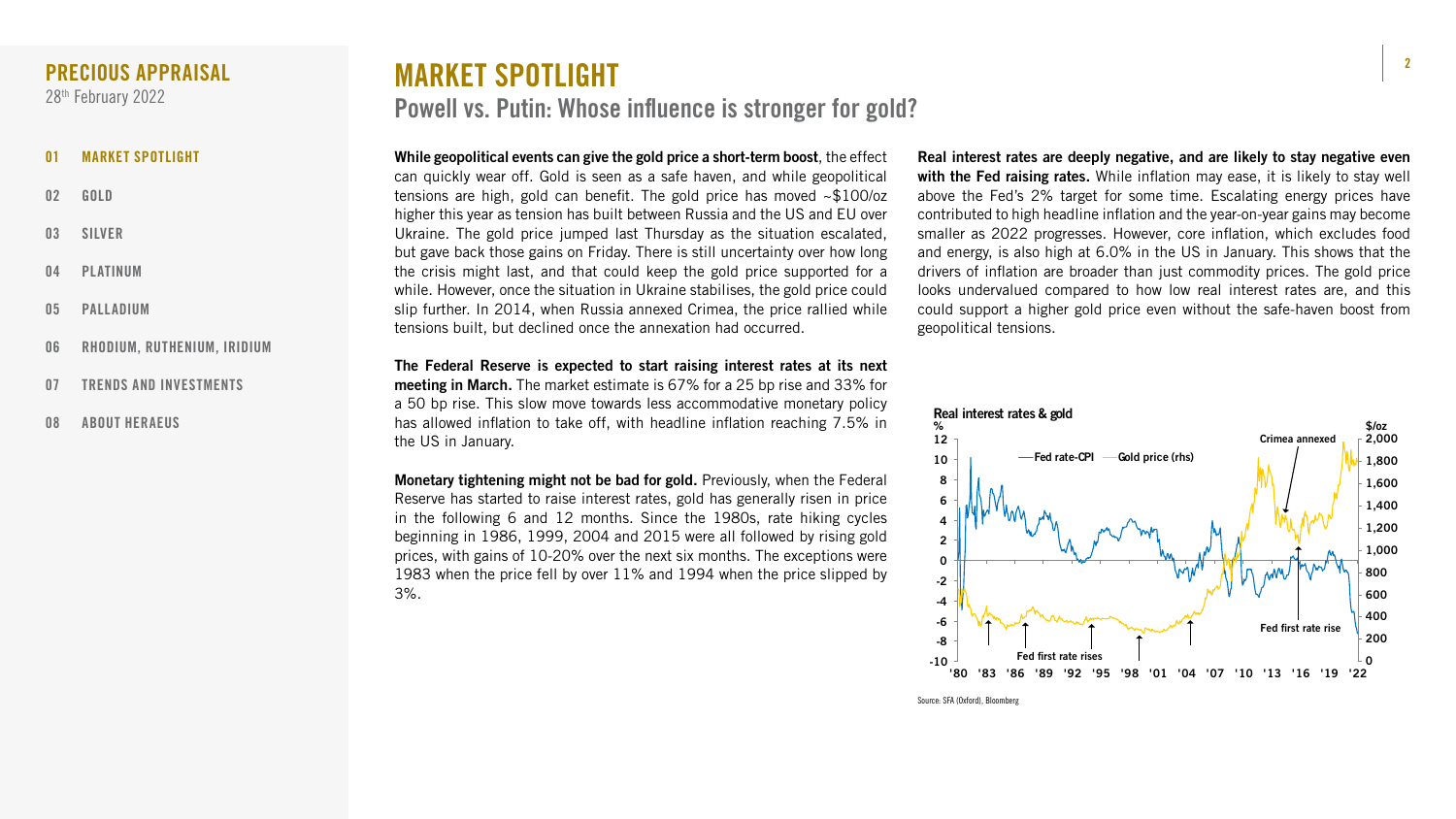![](_page_2_Picture_17.jpeg)

![](_page_2_Figure_18.jpeg)

# PRECIOUS METALS REVIEW Gold

Safe-haven gold showing its mettle. Financial markets have reacted violently to the Russian actions in Ukraine with equities selling off, the dollar strengthening, and the gold price rising. The oil price jumped higher despite a US State Department official saying that any sanctions against Russia will not include oil or gas. In euros, the gold price reached a new record of  $E1,768$ /oz, but gold's gains on Thursday were more than reversed on Friday.

Investors and speculators have returned to gold. Speculators' net position of gold futures has risen by 18.6% to 23.9 moz since the beginning of February (prior to the Ukrainian invasion). Daily average trading volume for gold ETFs was up 49% for January compared to the average for FY'21 and is higher still for the month to date in February (January: \$2.39 bn, February MTD: \$2.82 bn) (source: World Gold Council). The largest market for gold ETF trading is North America, where US-based funds have 56.6 moz of ETF-held gold. Germany is in second place with gold ETFs that boast combined holdings of just over 10.5 moz. German and US ETF holdings have risen by 325 koz and 1.9 moz, respectively, since the start of the year.

Preferential access for gold exports from the UAE to India. India and the UAE have agreed to cut tariffs on gold trade across the Arabian Sea. According to the terms of the agreement, Indian jewellery exports to the UAE will have zero duty access into the trading hub, where currently the UAE charges 5%. Importantly, gold exportation from the UAE to India will see a 1% tariff advantage over imports from the rest of the world, up to 200 tonnes. This move is unlikely to increase Indian demand for the metal but should encourage Indian buyers to preferentially import from the UAE. India is the second-largest gold jewellery market, with demand of 611 tonnes last year.

| 79 | <b>Au</b> |              |                      |             |             |            |             |
|----|-----------|--------------|----------------------|-------------|-------------|------------|-------------|
|    |           | <b>CLOSE</b> | <b>WEEKLY CHANGE</b> | <b>HIGH</b> | <b>DATE</b> | <b>LOW</b> | <b>DATE</b> |
|    | \$/oz     | ,884         | $-0.63%$             | 1,974       | 24/02/2022  | 1,878      | 24/02/2022  |
|    | €/oz      | ,674         | $-0.04%$             | 1,768       | 24/02/2022  | 1,662      | 21/02/2022  |

- [01](#page-1-0) [MARKET SPOTLIGHT](#page-1-0)
- 02 GOLD
- 03 [SILVER](#page-3-0)
- 04 [PLATINUM](#page-4-0)
- 05 [PALLADIUM](#page-5-0)
- 06 [RHODIUM, RUTHENIUM, IRIDIUM](#page-6-0)
- 07 [TRENDS AND INVESTMENTS](#page-7-0)
- 08 [ABOUT HERAEUS](#page-8-0)

### <span id="page-2-0"></span>PRECIOUS APPRAISAL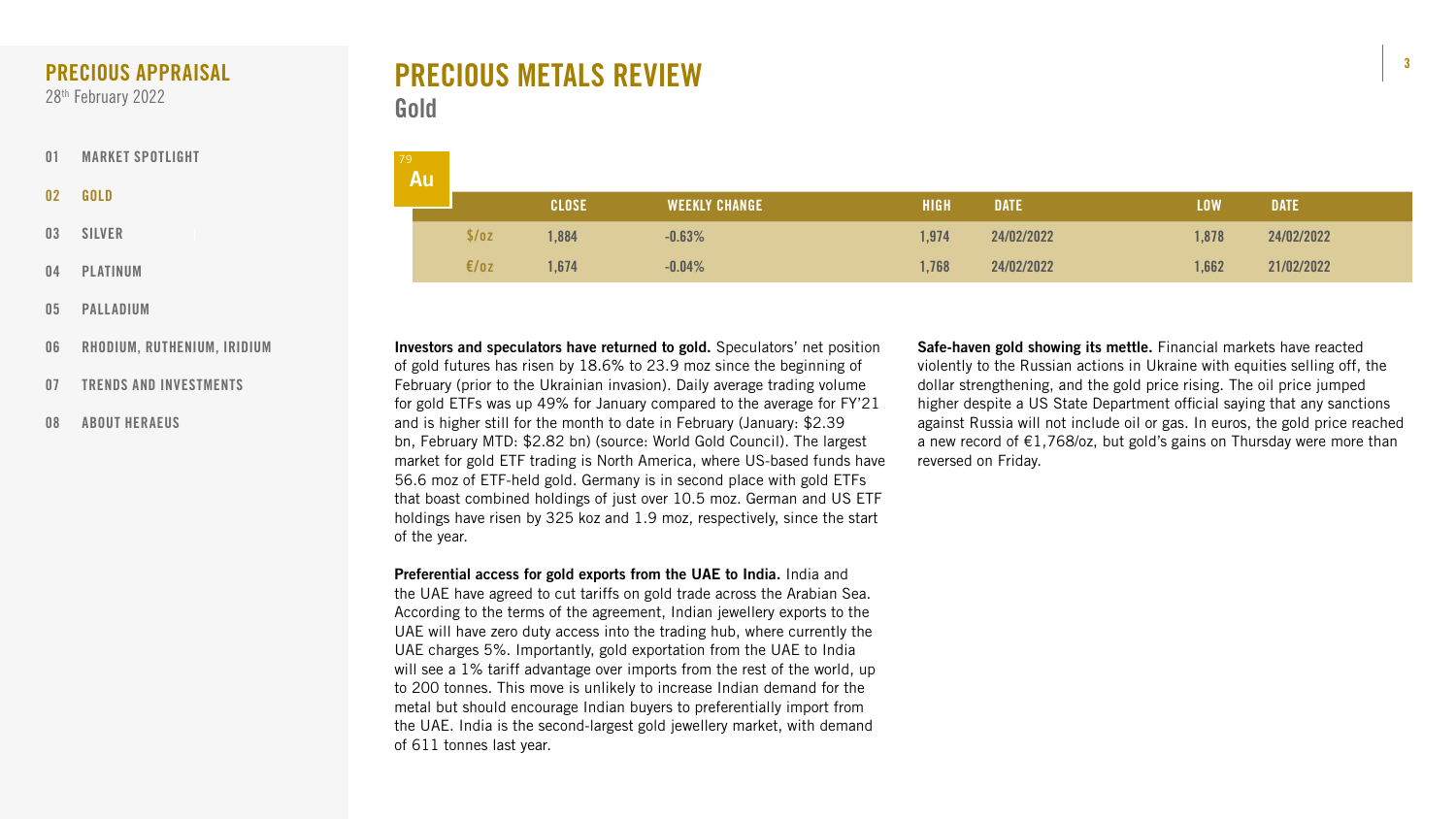![](_page_3_Picture_17.jpeg)

![](_page_3_Picture_18.jpeg)

![](_page_3_Figure_19.jpeg)

![](_page_3_Figure_20.jpeg)

![](_page_3_Figure_21.jpeg)

| 47 |       |              |                      |             |             |            |             |
|----|-------|--------------|----------------------|-------------|-------------|------------|-------------|
|    | Ag    |              |                      |             |             |            |             |
|    |       | <b>CLOSE</b> | <b>WEEKLY CHANGE</b> | <b>HIGH</b> | <b>DATE</b> | <b>LOW</b> | <b>DATE</b> |
|    | \$/oz | 23.90        | $-0.19%$             | 25.63       | 24/02/2022  | 23.71      | 21/02/2022  |
|    | E/OZ  | 21.23        | 0.43%                | 22.92       | 24/02/2022  | 20.89      | 21/02/2022  |

# PRECIOUS METALS REVIEW Silver

The US's largest silver producer manages to expand output despite Covid workforce issues. Hecla's total silver production in 2021 was 12.9 moz, 300 koz higher than in the previous year. The mining company is the largest US producer of silver and was responsible for 40% of the country's output last year. The biggest development came from the implementation of new mining techniques at the Lucky Friday Mine in Idaho where production grew by 75% year-on-year. However, these gains were largely offset by a poor Q3 production number from Hecla's Alaskan operation caused by operational disruption due to Covid, resulting in only a modest rise in the year's total silver output. The company's guidance for the next three years includes a steady ramping up of production from 2021's numbers to a top-end guidance figure of 15.1 moz of silver by 2024.

The silver price has been following gold, surging higher on Thursday and then falling back on Friday.

Global silver demand to increase in 2022 as auto sales shift up a gear. Total silver demand for 2022 is projected to reach 1.1 billion ounces, up by 8% year-on-year (source: The Silver Institute). With growing electrification of light-duty vehicles (LDVs) comes greater consumption of silver. Silver usage in ICE vehicles varies depending on the complexity and extent of the electrical components used, and thus a single LDV can contain 0.5-0.9 oz of silver. Full hybrids can contain 0.6-1.1 oz of silver per LDV and BEVs more still, in the range of 0.8-1.6 oz. This year, BEV and full hybrid vehicle sales are forecast to increase globally by 53% and 39%, respectively. Assuming these sales are displacement of pure-ICE sales, the higher demand due to sales of electrified LDVs in the personal auto sector will be between 0.7 moz and 1.5 moz. The total growth in silver demand in the auto sector will be higher as electrification of models in the commercial sector is also forecast to increase, incrementally adding to the 300+ moz electrical demand for silver.

- [01](#page-1-0) [MARKET SPOTLIGHT](#page-1-0)
- 02 [GOLD](#page-2-0)
- 03 SILVER
- 04 [PLATINUM](#page-4-0)
- 05 [PALLADIUM](#page-5-0)
- 06 [RHODIUM, RUTHENIUM, IRIDIUM](#page-6-0)
- 07 [TRENDS AND INVESTMENTS](#page-7-0)
- 08 [ABOUT HERAEUS](#page-8-0)

## <span id="page-3-0"></span>PRECIOUS APPRAISAL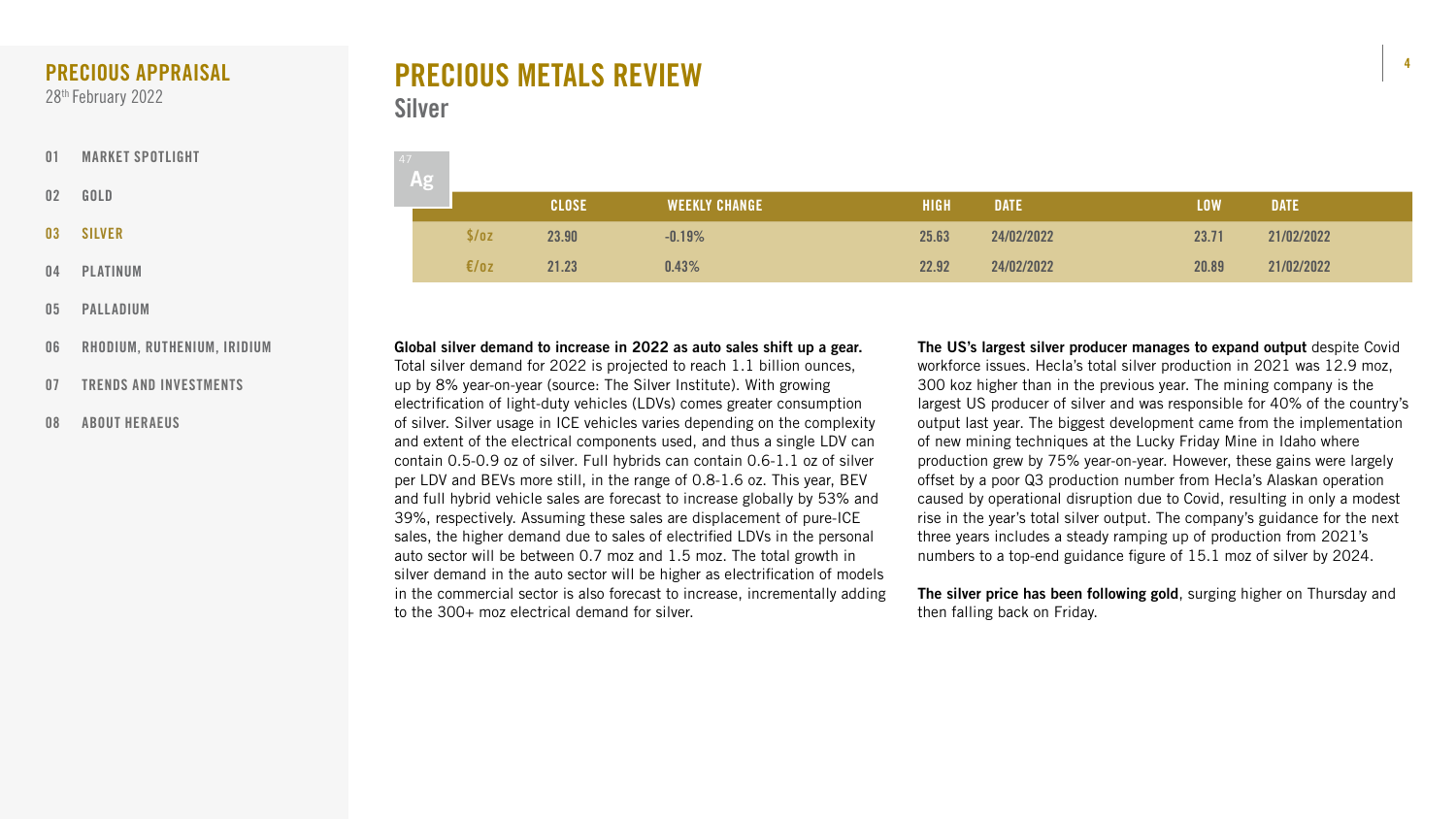![](_page_4_Picture_15.jpeg)

![](_page_4_Picture_16.jpeg)

# PRECIOUS METALS REVIEW **Platinum**

| 78 | Pt |       |              |                      |             |             |            |             |
|----|----|-------|--------------|----------------------|-------------|-------------|------------|-------------|
|    |    |       | <b>CLOSE</b> | <b>WEEKLY CHANGE</b> | <b>HIGH</b> | <b>DATE</b> | <b>LOW</b> | <b>DATE</b> |
|    |    | \$/oz | 1,055        | $-1.81\%$            | 1,130       | 24/02/2022  | 1,041      | 24/02/2022  |
|    |    | E/oz  | 937          | $-1.16%$             | .009        | 24/02/2022  | 930        | 24/02/2022  |

Opportunistic platinum purchases from China resulted in record imports last year. Trade data show that exports of platinum to China and Hong Kong reached a record of 2.9 moz in 2021. Chinese buying increased significantly in August and December when the platinum price fell below \$1,000/oz. The imports were higher than estimated demand of 2.4 moz, but now the price is rallying imports could drop back while the stock is used. Chinese buyers had similarly stocked up in March 2020, when the price fell as low as \$600/oz, and again in September and October 2020, when the platinum price retreated to below \$900/oz after rallying to \$1,000/oz in August. The platinum price has benefitted least from the rally in metal prices over tensions around the Ukraine situation. This is unsurprising considering the market has an industrial surplus of 1 moz forecast for this year, which is even larger than Russian supply (670 koz), and surpluses in previous years mean that stocks are plentiful.

- [01](#page-1-0) [MARKET SPOTLIGHT](#page-1-0)
- 02 [GOLD](#page-2-0)
- 03 [SILVER](#page-3-0)
- 04 PLATINUM
- 05 [PALLADIUM](#page-5-0)
- 06 [RHODIUM, RUTHENIUM, IRIDIUM](#page-6-0)
- 07 [TRENDS AND INVESTMENTS](#page-7-0)
- 08 [ABOUT HERAEUS](#page-8-0)

## <span id="page-4-0"></span>PRECIOUS APPRAISAL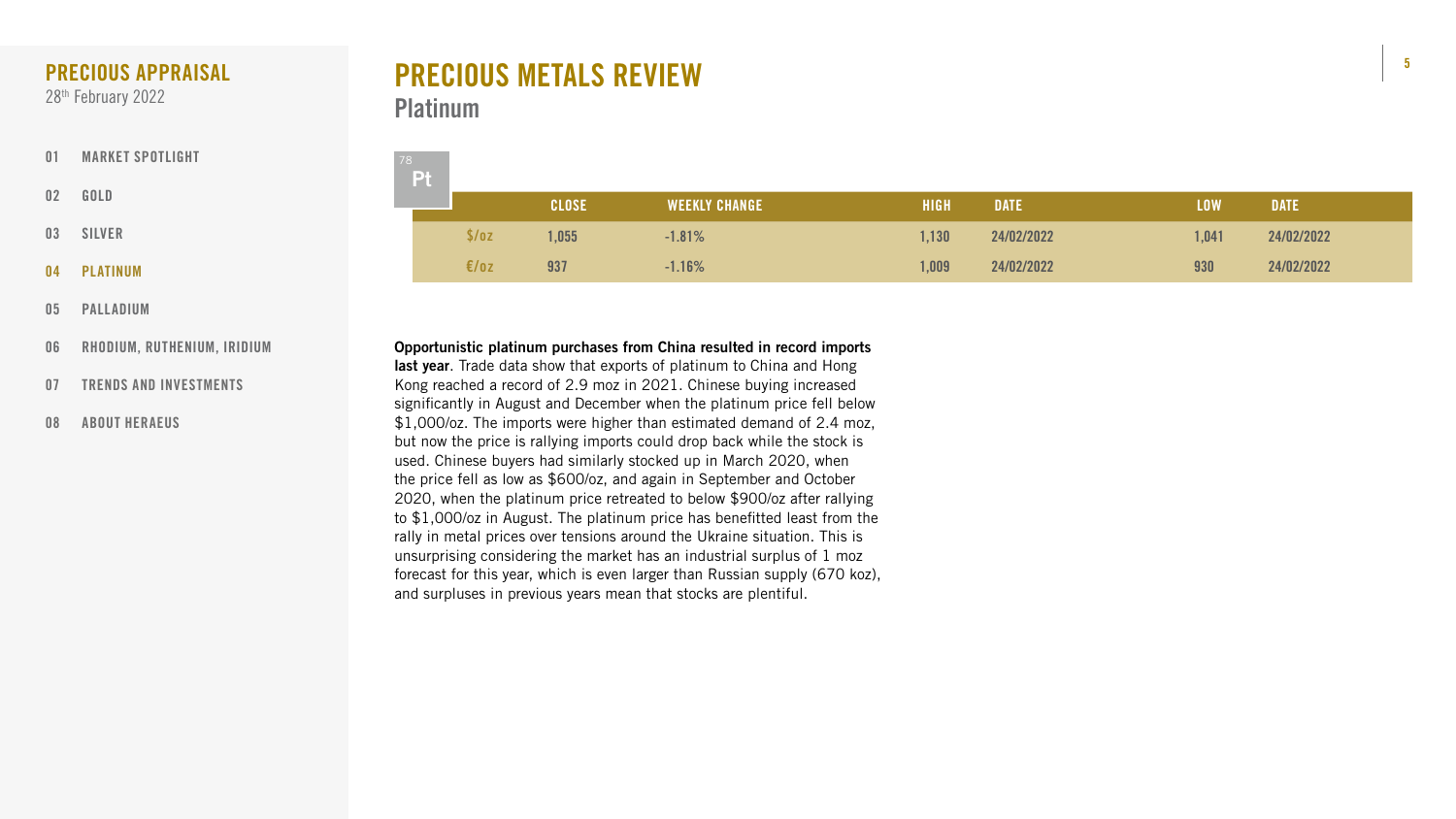![](_page_5_Picture_15.jpeg)

| 46 | Pd |       |              |                      |             |             |            |             |
|----|----|-------|--------------|----------------------|-------------|-------------|------------|-------------|
|    |    |       | <b>CLOSE</b> | <b>WEEKLY CHANGE</b> | <b>HIGH</b> | <b>DATE</b> | <b>LOW</b> | <b>DATE</b> |
|    |    | \$/oz | 2,347        | $1.27\%$             | 2,715       | 24/02/2022  | 2,318      | 25/02/2022  |
|    |    | E/oz  | 2,084        | 2.09%                | 2,424       | 24/02/2022  | 2,041      | 21/02/2022  |

The palladium price surged on concerns around supply. Given the Russian actions in Ukraine, the worry is that sanctions could curb palladium availability, but, as discussed above, that seems unlikely at the moment. However, amid heightened uncertainty buyers were not taking any chances, pushing the price above \$2,700/oz last Thursday. The palladium price has already given back some of those gains. An improving outlook for auto production has tightened the palladium market this year and that helped to lift the price above \$2,000/oz, so the price could stay elevated once the situation stabilises.

Sanctions have not hit Russian palladium output in the past. Russia is the largest producer of palladium, with output predicted to be 2.7 moz this year (38% of global primary supply). So far in response to Russian actions regarding Ukraine, US and European sanctions have targeted financial institutions and people in government and close to Putin. Neither Nornickel nor PGMs have been targeted by sanctions previously, and currently there is no suggestion that they would be included in any further sanctions. If they were targeted, short-term disruption to supply could occur, but it seems unlikely that sanctions would prevent the metal from leaving the country. Exports to China would still be possible, and China uses more PGMs than Russia produces ( $\sim$ 3.2 moz of palladium,  $\sim$ 2.5 moz of platinum and ~370 koz of rhodium).

# PRECIOUS METALS REVIEW Palladium

- [01](#page-1-0) [MARKET SPOTLIGHT](#page-1-0)
- 02 [GOLD](#page-2-0)
- 03 [SILVER](#page-3-0)
- 04 [PLATINUM](#page-4-0)
- 05 PALLADIUM
- 06 [RHODIUM, RUTHENIUM, IRIDIUM](#page-6-0)
- 07 [TRENDS AND INVESTMENTS](#page-7-0)
- 08 [ABOUT HERAEUS](#page-8-0)

## <span id="page-5-0"></span>PRECIOUS APPRAISAL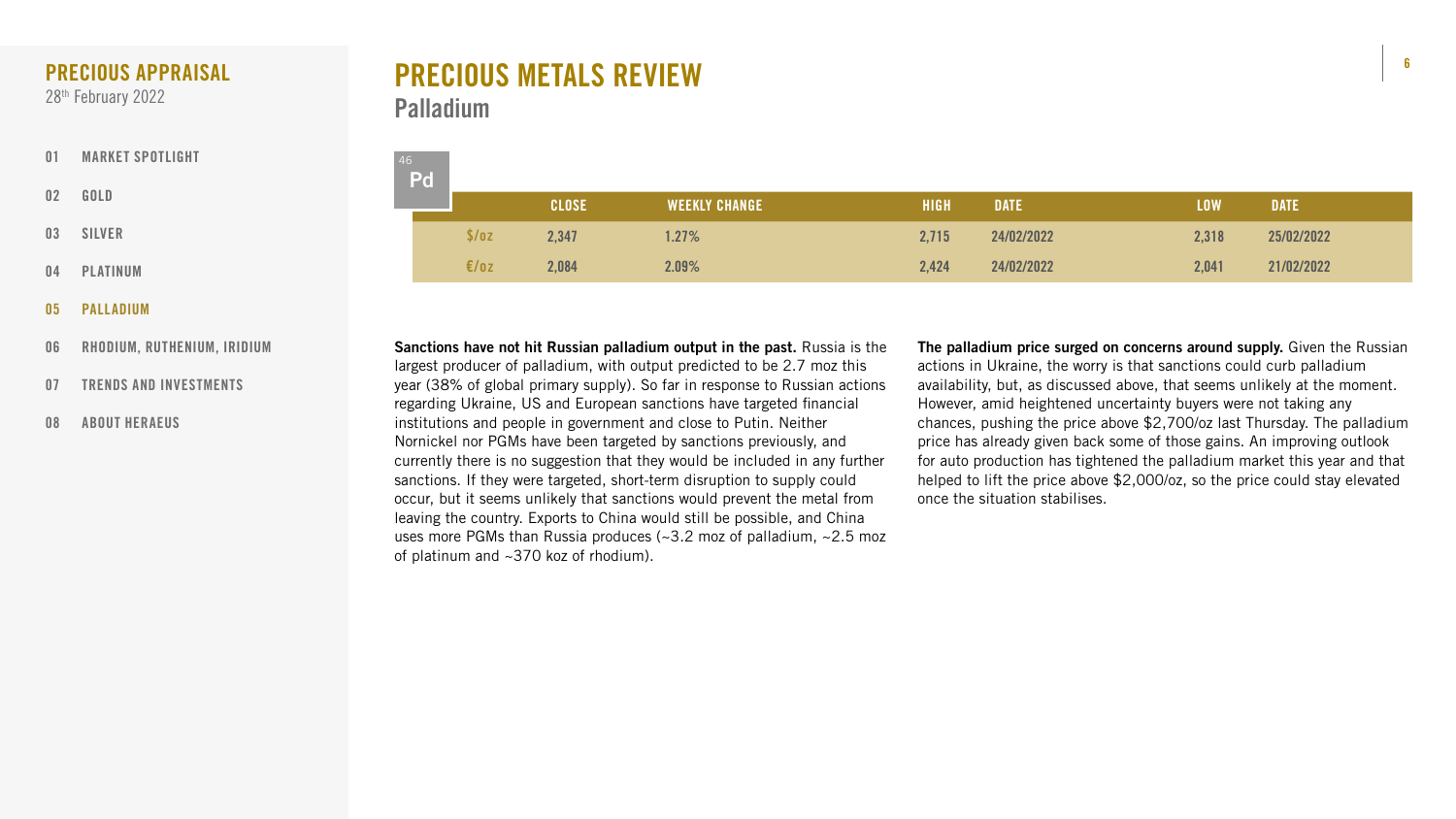7

![](_page_6_Figure_18.jpeg)

![](_page_6_Figure_19.jpeg)

| <b>RHODIUM</b> | <b>RUTHENIUM</b> | <b>IRIDIUM</b> |
|----------------|------------------|----------------|
| $521,450$ /oz  | \$575/oz         | \$4300/oz      |
| $$19,550$ /oz  | $$575/$ oz       | \$4,200/oz     |

# PRECIOUS METALS REVIEW Rhodium, Ruthenium, Iridium

![](_page_6_Figure_11.jpeg)

- [01](#page-1-0) [MARKET SPOTLIGHT](#page-1-0)
- 02 [GOLD](#page-2-0)
- 03 [SILVER](#page-3-0)
- 04 [PLATINUM](#page-4-0)
- 05 [PALLADIUM](#page-5-0)
- 06 RHODIUM, RUTHENIUM, IRIDIUM
- 07 [TRENDS AND INVESTMENTS](#page-7-0)
- 08 [ABOUT HERAEUS](#page-8-0)

Rhodium tops the podium for Anglo. This week Anglo American Platinum released its yearly revenue for 2021, including production results for the South African PGM mines. With strong price performances, the small PGMs' revenue contribution increased. Rhodium was the stand-out performer, overtaking palladium to become the element generating the largest revenue for the company. This is due to the significant price gains rhodium made in 2021, despite palladium also reaching all-time highs during the period. Guidance for 2022 takes into account the impacts of planned maintenance of concentrator and smelter facilities and forecasts a total refined PGM production of 4.1-4.5 moz, of which 0.9-1.0 moz is small PGMs plus gold.

Russia is a small, but still important, source of small PGMs. As discussed above for palladium, it currently seems unlikely that PGM output will be impacted by sanctions. However, should there be any supply disruptions, the rhodium and iridium markets are more likely to be affected than ruthenium, with the risk being to the upside for prices. Russia produces about 10% of global primary rhodium supply, and 8% and 4% of iridium and ruthenium, respectively.

The rhodium price rose by \$1,900/oz last week, iridium was up \$100/oz, and the ruthenium price held steady.

![](_page_6_Picture_17.jpeg)

# <span id="page-6-0"></span>PRECIOUS APPRAISAL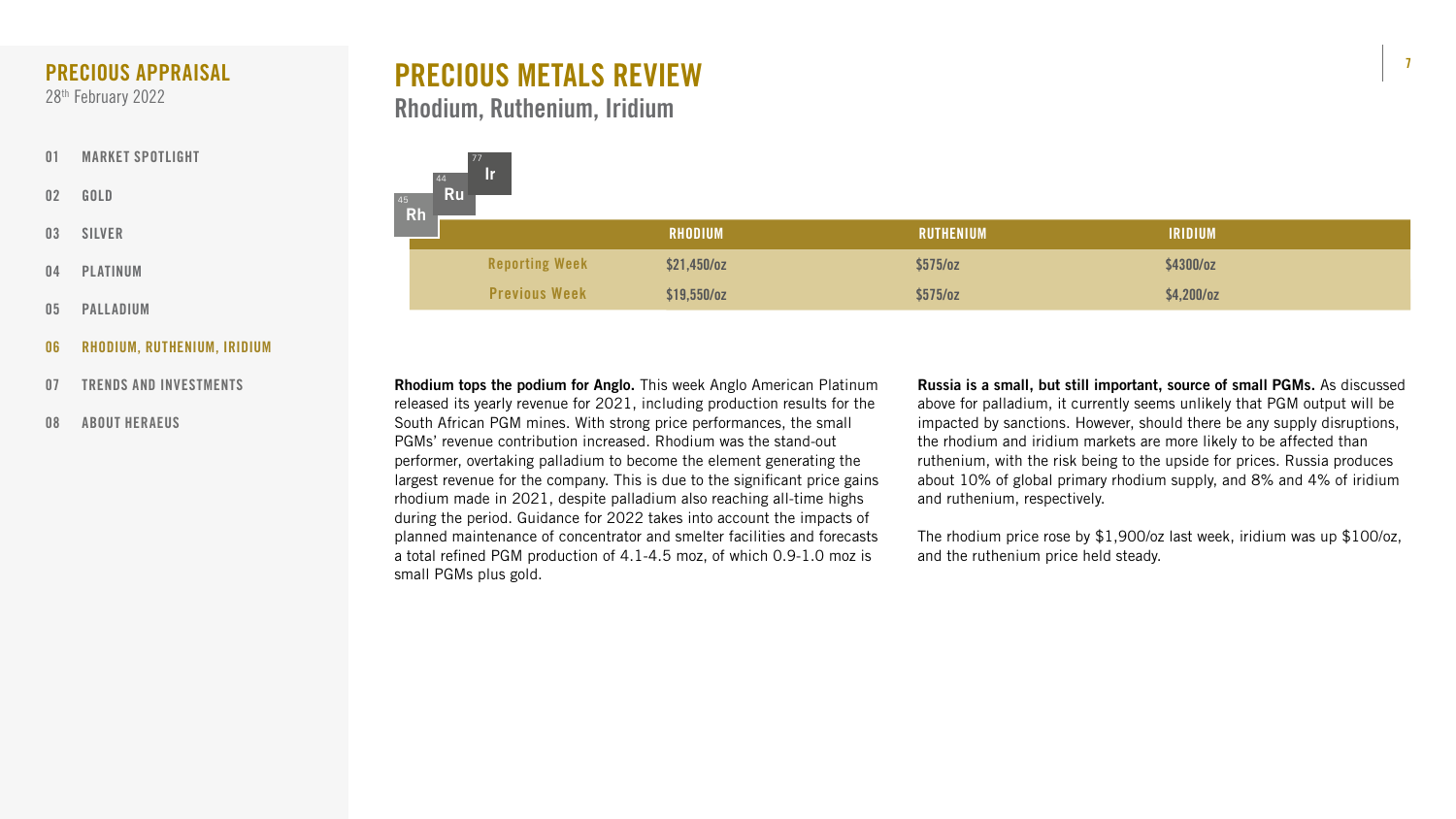# TRENDS AND INVESTMENTS

# PGM contribution to Amplats net Revenue Palladium price

![](_page_7_Figure_22.jpeg)

![](_page_7_Figure_19.jpeg)

![](_page_7_Figure_15.jpeg)

Source: SFA (Oxford), Bloomberg Survey of Source: SFA (Oxford), Bloomberg Source: SFA (Oxford), Bloomberg

![](_page_7_Figure_12.jpeg)

Source: SFA (Oxford), Anglo American Platinum Source: SFA (Oxford), Bloomberg

# Investor and speculator positions Gold vs. silver price YTD

- [01](#page-1-0) [MARKET SPOTLIGHT](#page-1-0)
- 02 [GOLD](#page-2-0)
- 03 [SILVER](#page-3-0)
- 04 [PLATINUM](#page-4-0)
- 05 [PALLADIUM](#page-5-0)
- 06 [RHODIUM, RUTHENIUM, IRIDIUM](#page-6-0)
- 07 TRENDS AND INVESTMENTS
- 08 [ABOUT HERAEUS](#page-8-0)

### <span id="page-7-0"></span>PRECIOUS APPRAISAL